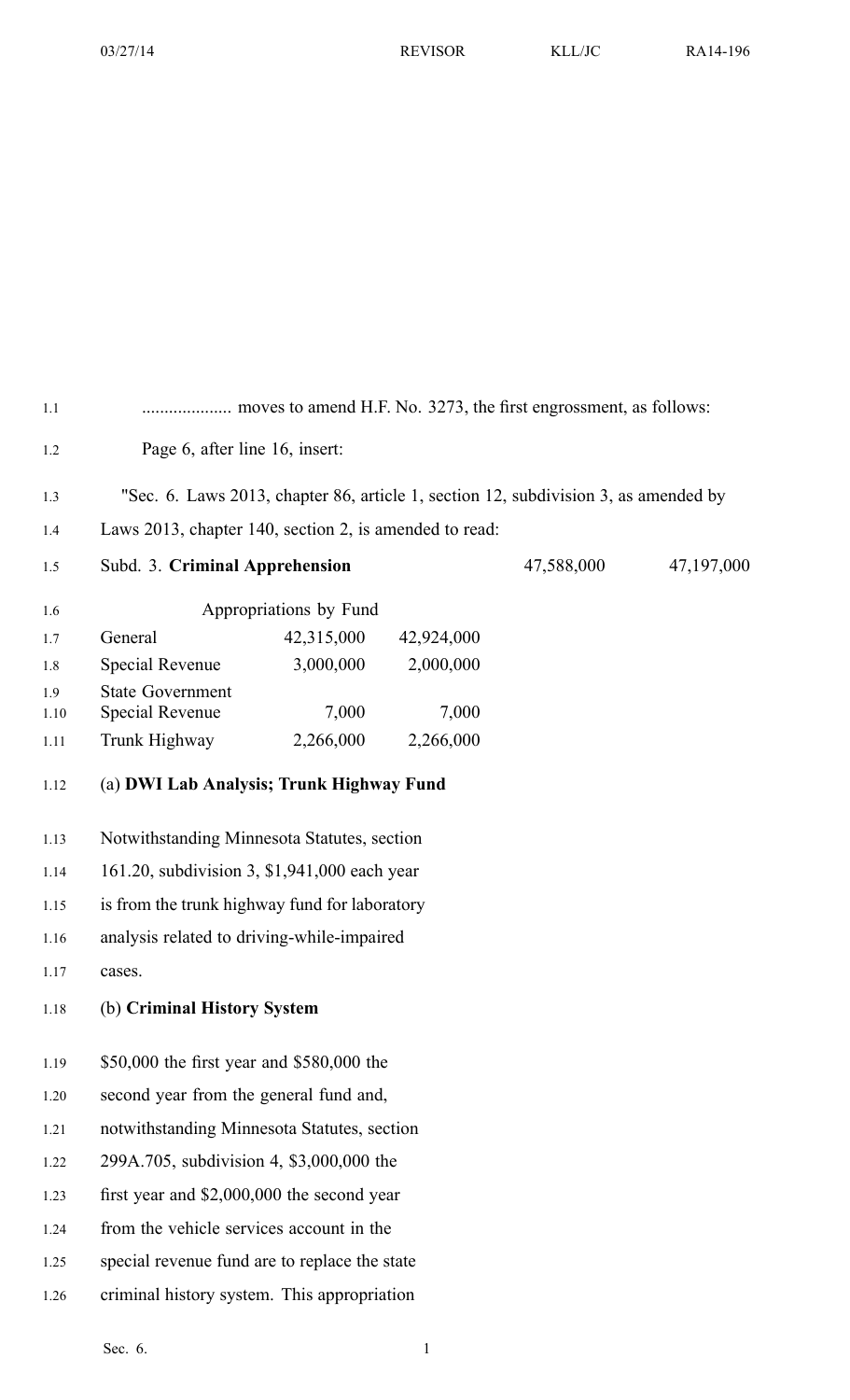| 2.1  | is available until expended. Of this amount,   |
|------|------------------------------------------------|
| 2.2  | \$2,980,000 the first year and \$2,580,000     |
| 2.3  | the second year are for a onetime transfer     |
| 2.4  | to the Office of Enterprise Technology for     |
| 2.5  | start-up costs. Service level agreements       |
| 2.6  | must document all project-related transfers    |
| 2.7  | under this paragraph. Ongoing operating        |
| 2.8  | and support costs for this system shall        |
| 2.9  | be identified and incorporated into future     |
| 2.10 | service level agreements.                      |
| 2.11 | The commissioner is authorized to use funds    |
| 2.12 | appropriated under this paragraph for the      |
| 2.13 | purposes specified in paragraph (c).           |
| 2.14 | The general fund base for this program is      |
| 2.15 | \$4,930,000 in fiscal year 2016 and \$417,000  |
| 2.16 | in fiscal year 2017.                           |
|      |                                                |
| 2.17 | (c) Criminal Reporting System                  |
| 2.18 | \$1,360,000 the first year and \$1,360,000 the |
| 2.19 | second year from the general fund are to       |
| 2.20 | replace the state's crime reporting system     |
| 2.21 | and include one full-time equivalent business  |
| 2.22 | analyst. This appropriation is available until |
| 2.23 | expended. Of these amounts, \$1,360,000        |
| 2.24 | the first year and \$1,360,000 \$1,290,000     |
| 2.25 | the second year are for a onetime transfer     |
| 2.26 | to the Office of Enterprise Technology for     |
| 2.27 | start-up costs. Service level agreements       |
| 2.28 | must document all project-related transfers    |
| 2.29 | under this paragraph. Ongoing operating        |
| 2.30 | and support costs for this system shall        |
| 2.31 | be identified and incorporated into future     |
| 2.32 | service level agreements.                      |

- 2.34 appropriated under this paragraph for the
- 2.35 purposes specified in paragraph (b).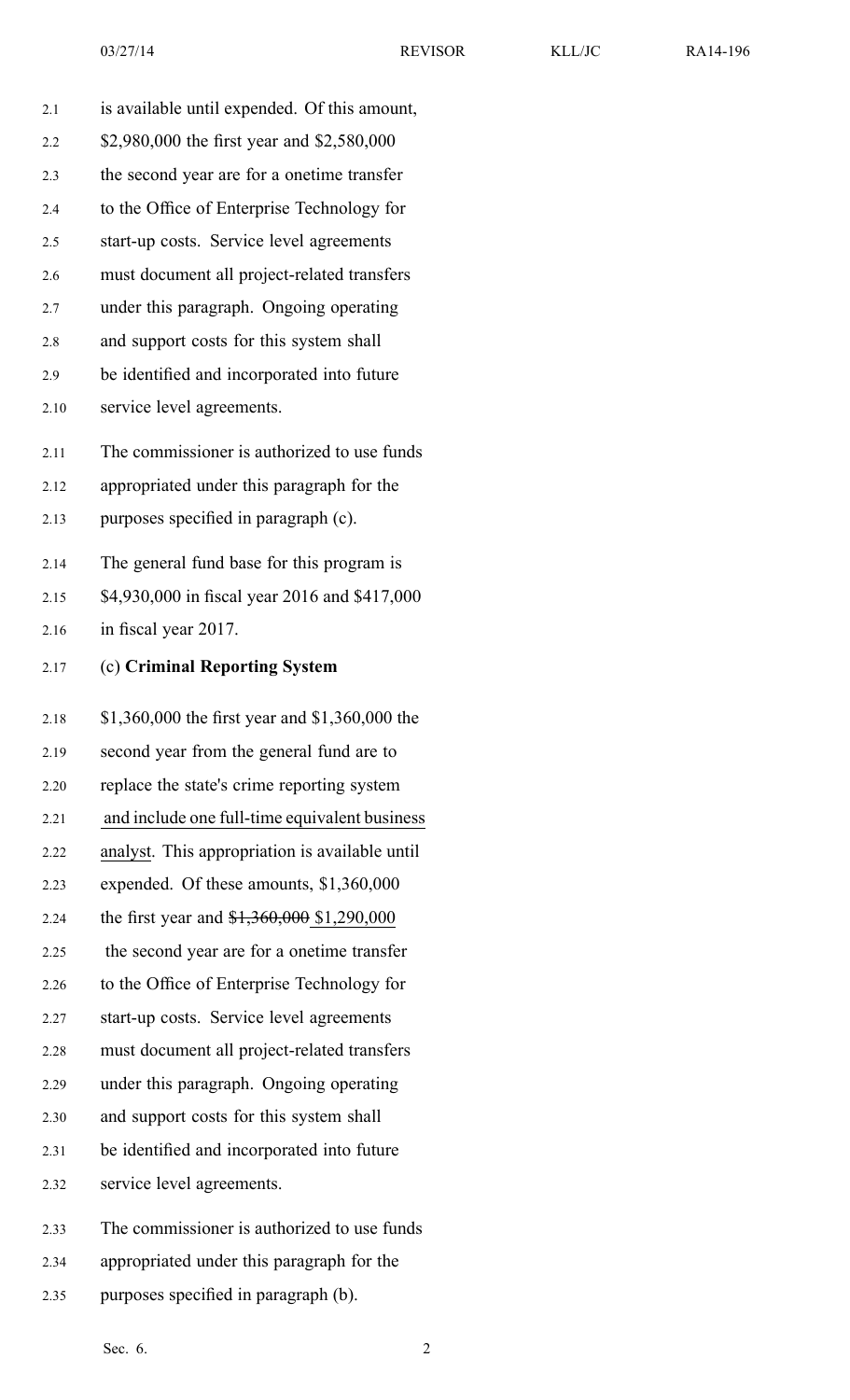- 3.1 The base funding for this program is
- 3.2 \$1,360,000 in fiscal year 2016 and \$380,000
- 3.3 in fiscal year 2017.
- 3.4 (d) **Forensic Laboratory**
- 3.5 \$125,000 the first year and \$125,000 the
- 3.6 second year from the general fund and,
- 3.7 notwithstanding Minnesota Statutes, section
- 3.8 161.20, subdivision 3, \$125,000 the first
- 3.9 year and \$125,000 the second year from the
- 3.10 trunk highway fund are to replace forensic
- 3.11 laboratory equipment at the Bureau of
- 3.12 Criminal Apprehension.
- 3.13 \$200,000 the first year and \$200,000 the
- 3.14 second year from the general fund and,
- 3.15 notwithstanding Minnesota Statutes, section
- 3.16 161.20, subdivision 3, \$200,000 the first
- 3.17 year and \$200,000 the second year from the
- 3.18 trunk highway fund are to improve forensic
- 3.19 laboratory staffing at the Bureau of Criminal
- 3.20 Apprehension.
- 3.21 (e) **Livescan Fingerprinting**
- 3.22 \$310,000 the first year and \$389,000 the
- 3.23 second year from the general fund are to
- 3.24 maintain Livescan fingerprinting machines.
- 3.25 (f) **Report**
- 3.26 If the vehicle services special revenue account
- 3.27 accrues an unallocated balance in excess
- 3.28 of 50 percen<sup>t</sup> of the previous fiscal year's
- 3.29 expenditures, the commissioner of public
- 3.30 safety shall submit <sup>a</sup> repor<sup>t</sup> to the chairs
- 3.31 and ranking minority members of the house
- 3.32 of representatives and senate committees
- 3.33 with jurisdiction over transportation and
- 3.34 public safety policy and finance. The repor<sup>t</sup>